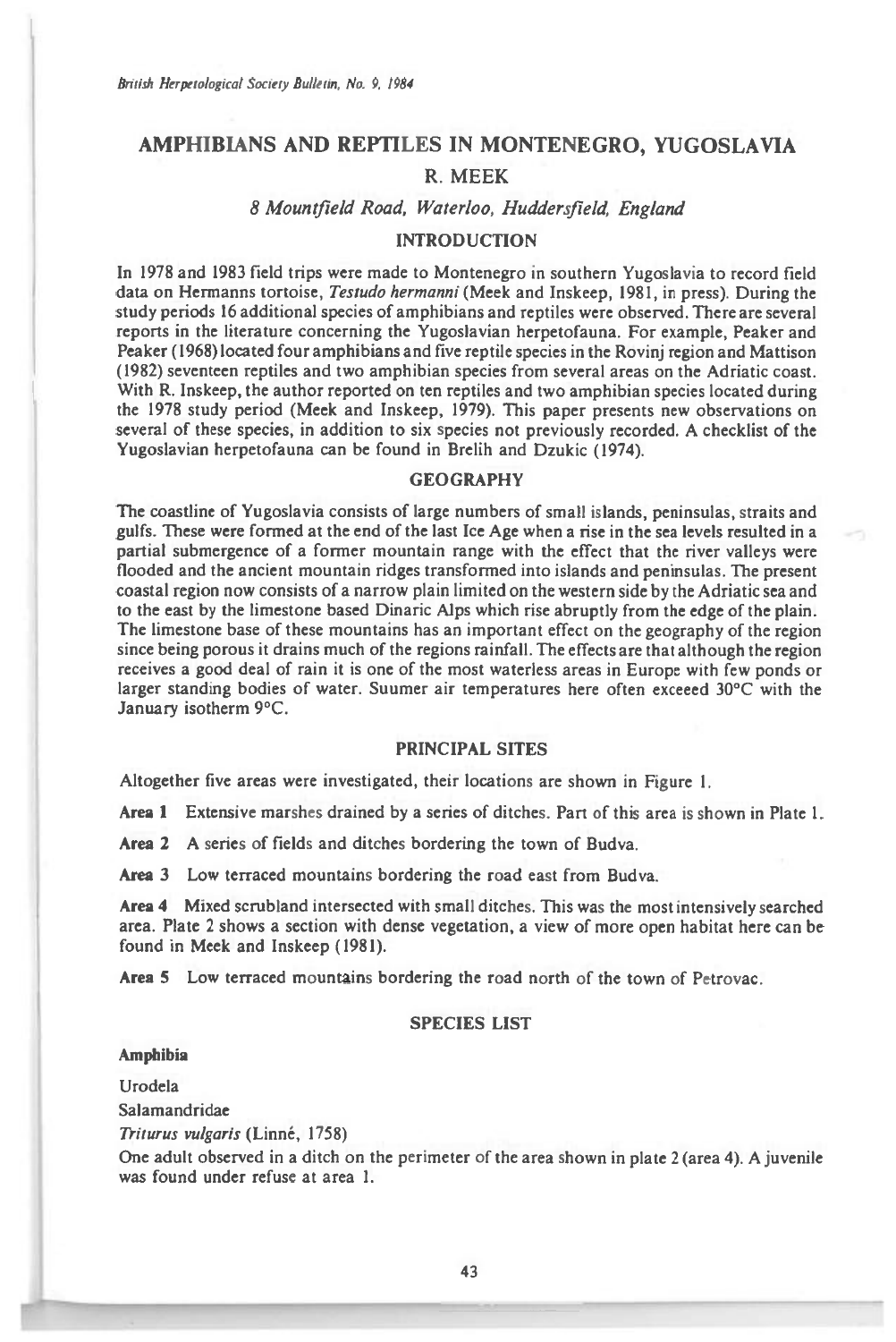## Anura

## Bufonidae

*Bufo viridis* (Laurenti, 1768)

One juvenile located at area 2 after heavy rainfull only 100m or so from the sea shore.

## *Bufo bufo* (Linné, 1758)

One adult female moving through dense water reeds in a ditch in late afternoon after rain at area 1.

## Ranidae

## *Rana ridibunda* (Pallas, 1771)

Large numbers observed in ditches at areas 1 and 2. Several were caught after leaping from basking sites on the banks. In broader sections of water they remained in shallow sections after being chased but in narrow stretches dived beneath aquatic vegetation. First located when heard calling loudly.

#### **Reptilia**

Chelonia

Testudinidae

## *Testudo hermanni* (Gmelin, 1789)

Found in scrubland in area 4. Several juveniles were found dead on the road north of Budva.

#### Emididae

#### *Emys orbicularis* (Linne, 1758)

Adults and juveniles found at areas 1 and 4. Found in association with *Mauremys caspica rivulata at area 1* where both species shared basking sites. Very alert and dived when approached. Frequently seen floating at the surface with just the head above water.

### *Mauremys caspica rivulata* (Valenciennes, 1833)

Adults and subadults found in areas 1, 2 and 4. Most animals were initially observed basking (Plate 4) but others were seen moving along stream beds. A subadult retreated beneath a rock on a riverbed when chased. The systematics of the three Mediterranean races of *M. caspica* have been studied and revised by Busack and Ernst (1980). They favour the retention of *M.c. rivulata as a* subspecies.

Squamata

Sauria

Gekkonidae

*Hemidactylus turcicus* (Linné, 1758)

Several individuals observed and one caught on rockfaces by the roadsides in areas 3 and 5.

#### Lacertidae

#### *Lacerta oxycephela* (Dumeril and Bibron, 1839)

One animal observed at close quarters on a rockface in area 3. Found here in association with *H. turcicus.* 

#### *Lacerta viridis* (Laurenti, 1768)

Very common in areas 2, 3, 4 and 5. Usually occupied habitats with dense thorny bush but was frequently seen running across large clearings in area 4. Numerous juveniles were observed in dense bush in area 4. These had the four narrow white stripes typical of the young of this species (Arnold *et al* 1978).

#### *Lacerta trilineata* (Bedriaga, 1886)

Located in area 3 living on mountain slopes by the roadside. Juveniles were seen in dense bush by the roadside. A very large male was found dead on the road here.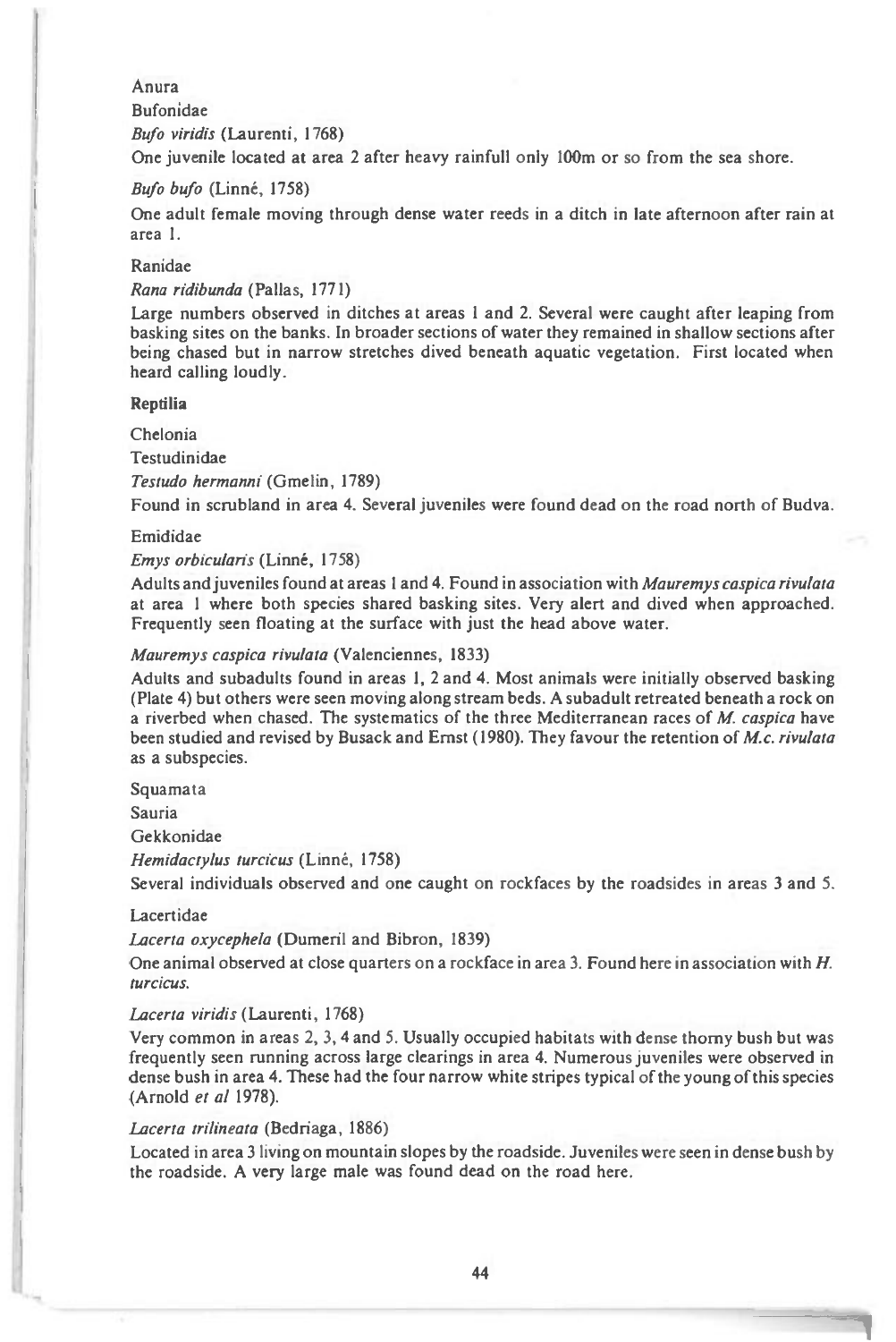## *Podarcis melisellensis* (Braun, 1877)

Very common in area 1 on the banks of ditches among sparse plant growth. Often observed basking.

#### Anguidae

*Anguis fragilis* (Linne, 1758)

Located in areas 1 and 4 usually under logs, stones or refuse. A large number of both adults and juveniles were found under a board in area *1.* 

#### *Ophisaurus apodus* (Pallas, 1775)

A common reptile in areas 4 and 5 in fields (4) and on roadsides (5). Appears to favour areas with good open basking sites and dense bush for cover. Several were observed climbing in low bush (area 4). All individuals caught were adults except for a dead juvenile found on a pathway in area 4. Several animals found in 1983 had extensive scale damage (Plate 4), probably a result of attacks by feral cats. One partly eaten animal was also found. Collected animals did not attempt to bite, but responded by twisting their bodies along the longitudinal axis; none shed any part of their tail. A captured animal in northern Yugoslavia has been observed to regurgitate a mouse and a large snail (J. Armitage, personal communication).

### Serpentes

**Colubridae** 

## *Elaphe longissima* (Laurenti, 1768)

One adult observed and a juvenile captured in area 4. The adult was seen in mid-afternoon moving through bushes, the juvenile in early evening moving along the grass covered perimeter of a densely bushed area.

### *Coluber gemonensis* (Laurenti, 1768)

Common in areas 2, 3 and 4. Usually observed moving across clearings or basking on piles of rocks. A juvenile was caught while swimming in a ditch in area 2. In area 3 they were found in low bush by the roadside where two adults were also found dead on the road.

#### *Natrix natrix* (Linne, 1758)

Abundant in the grass covered marshy plain in area 1. Observed basking on tufts of grass after heavy rain. A subadult was located under refuse in association with a juvenile *T. vulgaris* and several *A. fragdus.* Apparently these snakes were of the *persa (Pallas,* 1814) subspecies although the status of this and several other races of *N. natrix* are now in question (e.g. see Thorpe, 1979; 1980).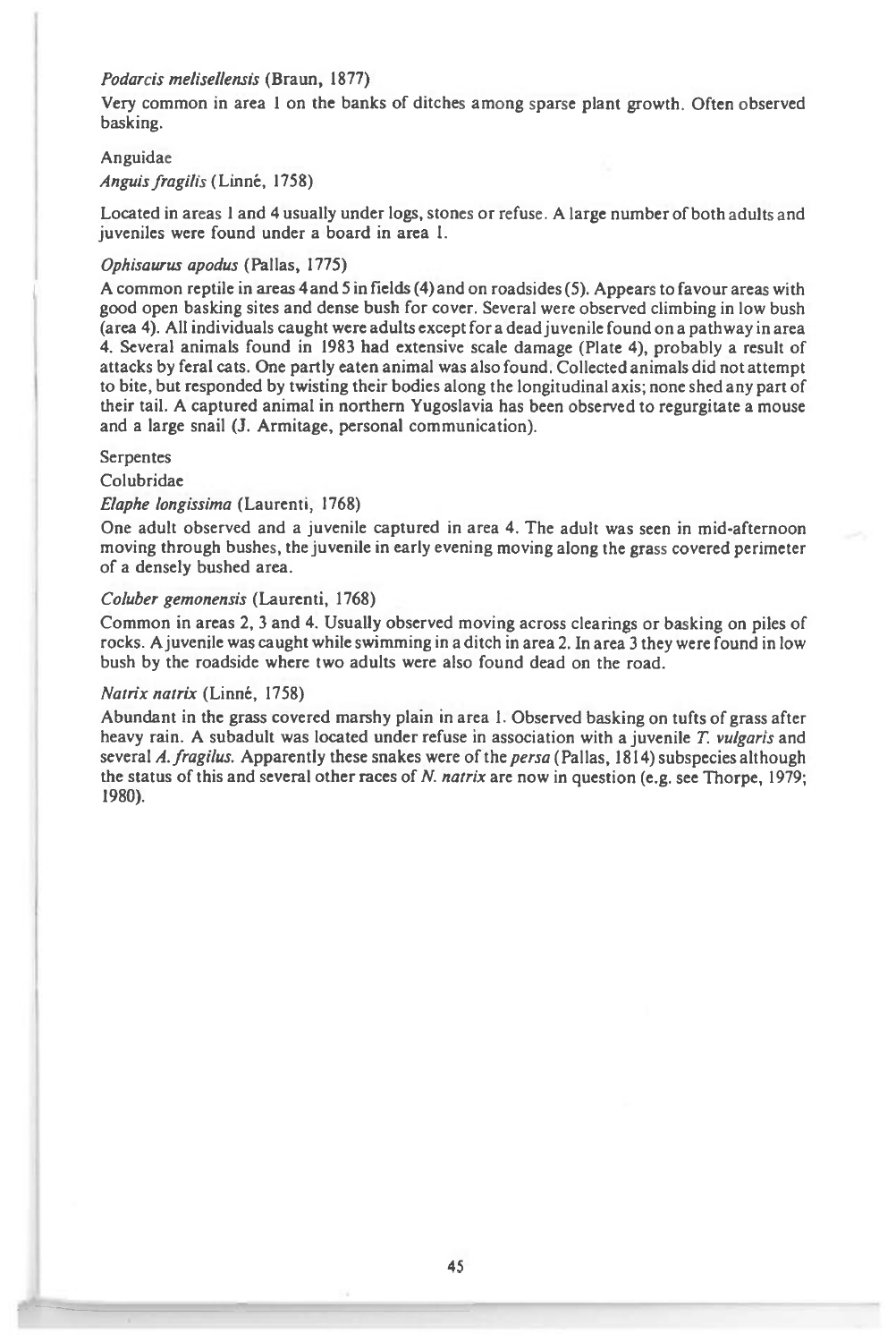## **TABLE 1**

Summary of amphibian and reptile species observed in Montenegro and their site locations.

|                              |              | <b>SITES</b> |                    |             |   |  |
|------------------------------|--------------|--------------|--------------------|-------------|---|--|
| <b>SPECIES</b>               | $\mathbf{1}$ | $\mathbf 2$  | 3 <sup>7</sup>     | 4           | 5 |  |
| Triturus vulgaris            | X            |              |                    | $\mathbb X$ |   |  |
| <b>Bufo</b> viridis          |              | $\mathbb X$  |                    |             |   |  |
| Bufo bufo                    | X            |              |                    |             |   |  |
| Rana ridibunda               | x            | $\mathsf X$  |                    |             |   |  |
| Testudo hermanni             |              |              |                    | x           |   |  |
| Emys orbicularis             | $\mathbf x$  |              |                    | x           |   |  |
| Mauremys caspica rivulata    | X            | x            |                    | X           |   |  |
| Hemidactylus turcicus        |              |              | x                  |             | x |  |
| Lacerta oxycephela           |              |              | $\pmb{\mathsf{x}}$ |             |   |  |
| Lacerta viridis              |              | X            | x                  | x           | X |  |
| Lacerta trilineata           |              |              | X                  |             |   |  |
| Podarcis melisellensis       | x            |              |                    |             |   |  |
| Anguis fragilus              | x            |              |                    | x           |   |  |
| Ophisaurus apodus            |              |              |                    | х           | X |  |
| Elaphe longissima            |              |              |                    | x           |   |  |
| Coluber gemonensis           |              | X            | x                  | x           |   |  |
| Natrix natrix                | x            |              |                    |             |   |  |
| ALAS<br>Kotor Fjord<br>Learn |              |              |                    |             |   |  |
|                              | <b>50Km</b>  |              |                    |             |   |  |
|                              |              |              |                    |             |   |  |



ζ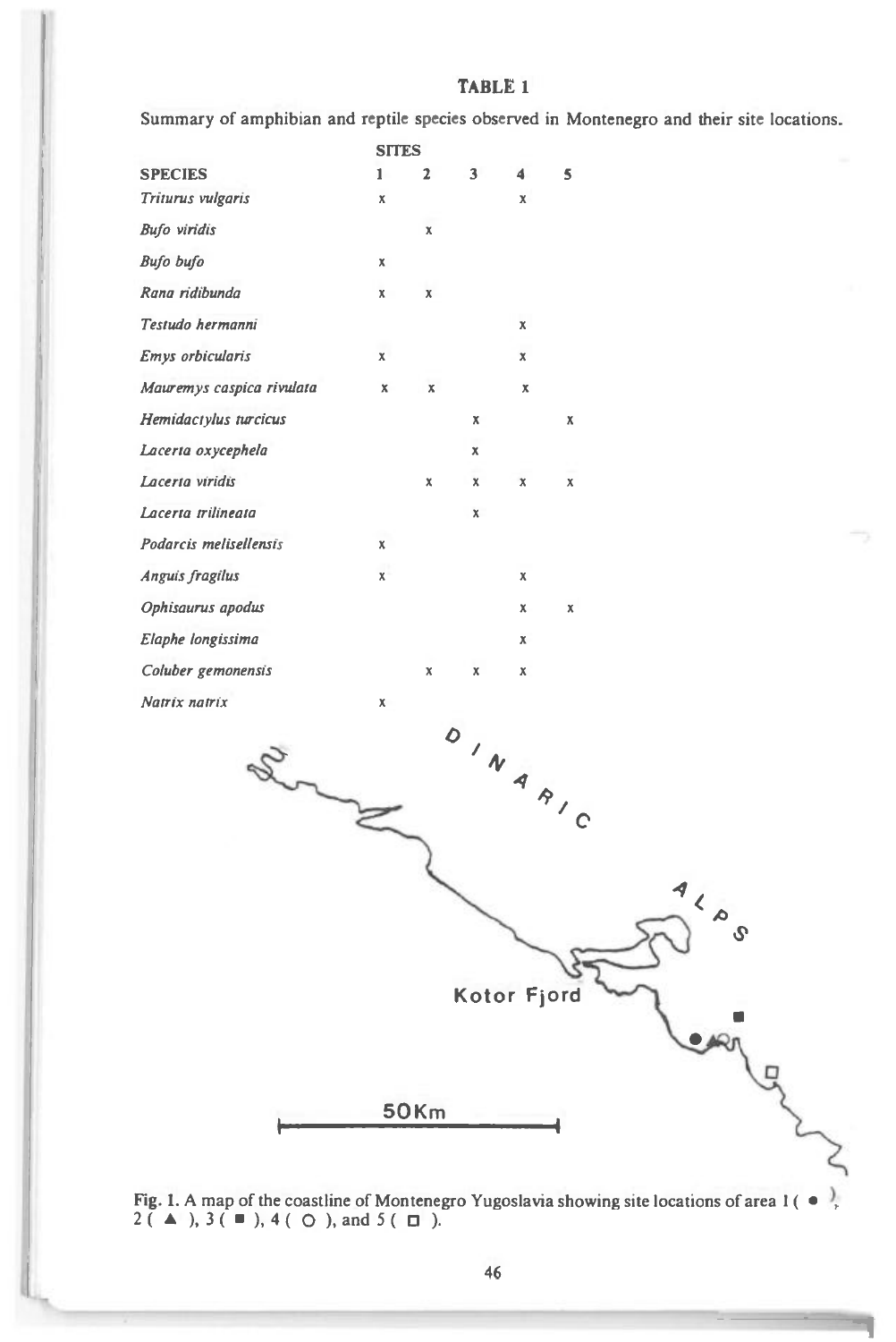

Plate 1. View of part of area 1. In this section *Emys orbicularis, Mauremys caspica* and *Rana ridibunda* inhabited the ditches; *Podarcis melisellensis* on the banks among vegetation. Other amphibians and reptiles were found on the marshy plain around the ditches (see text).



Plate 2. A view of part of area 4,showing a section with dense vegetation. *Testudo hermanni* and Ophisaurus apodus were the most frequently observed species in this type of habitat.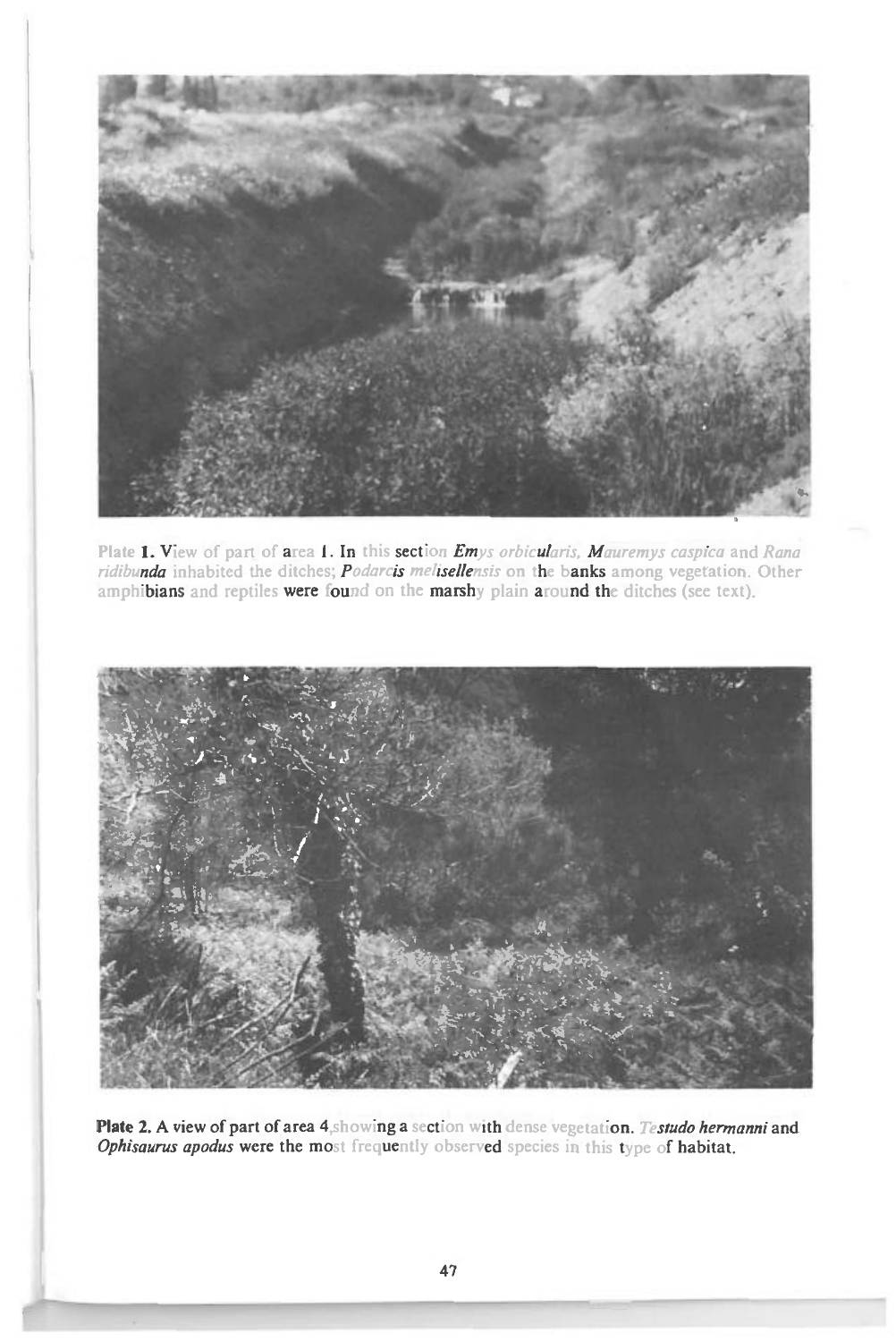

e

**Plate 3. Adult Mauremys** *caspica* **observed basking beside a ditch in area 2.** 



**Plate 4.** Adult female *Ophisaurus apodus* found in area 4 showing **extensive scale damage.**